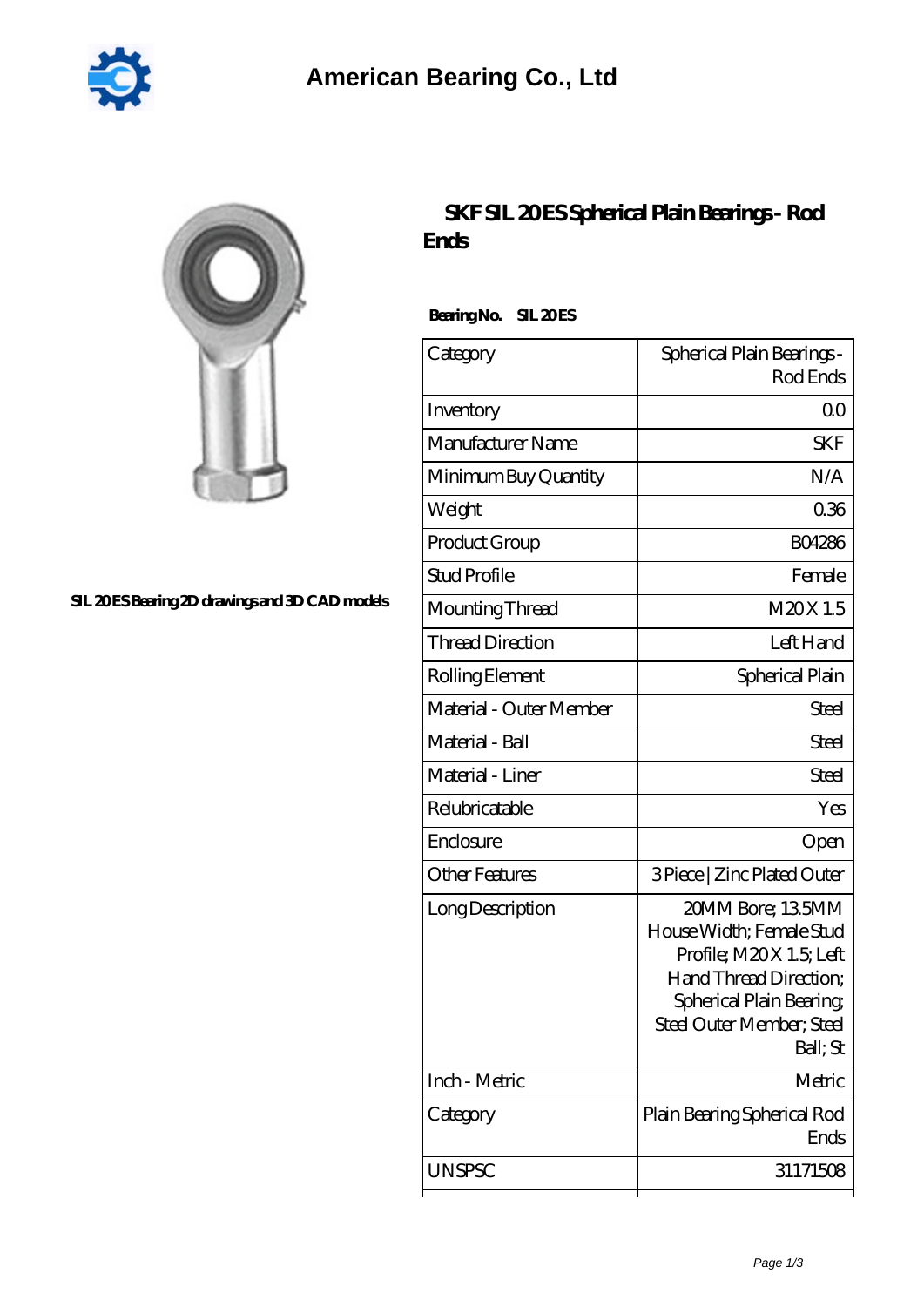

## **[American Bearing Co., Ltd](https://2reflex.de)**

| Harmonized Tariff Code          | 8483308055                 |
|---------------------------------|----------------------------|
| Noun                            | Bearing                    |
| Keyword 3                       | Rod End                    |
| <b>Keyword String</b>           | Plain Spherical Rod End    |
| Manufacturer URL                | http://www.skf.com         |
| Manufacturer Item Number        | SIL <sub>20ES</sub>        |
| Weight/LBS                      | 0794                       |
| d                               | Q787 Inch   20 Millimeter  |
| Housing Width                   | 0531 Inch   135 Millimeter |
| <b>Ball Width</b>               | 063Inch   16 Millimeter    |
| bore diameter:                  | 20mm                       |
| ball material:                  | Steel                      |
| misalignment angle:             | $9^{\circ}$                |
| race material:                  | <b>Steel</b>               |
| shank thread length:            | 30 <sub>mm</sub>           |
| radial static load capacity:    | 57kN                       |
| rod end type:                   | Female Threaded            |
| operating temperature<br>range: | $-50$ to $+300^\circ$ F    |
| shank thread size:              | M20x1.5                    |
| head diameter:                  | $54 \text{mm}$             |
| thread direction:               | Left Hand                  |
| head width:                     | 135mm                      |
| grade:                          | Commercial/Industrial      |
| ball width:                     | 16 <sub>mm</sub>           |
| lubrication type:               | No Fitting                 |
| length to ball center:          | $77 \text{mm}$             |
| housing material:               | Zinc-Plated Steel          |
| d                               | 20mm                       |
| d <sub>2</sub> max.             | $54 \text{mm}$             |
| B                               | 16 <sub>mm</sub>           |
| G                               | M 20x1.5                   |
| $C_1$ max.                      | $135$ mm                   |